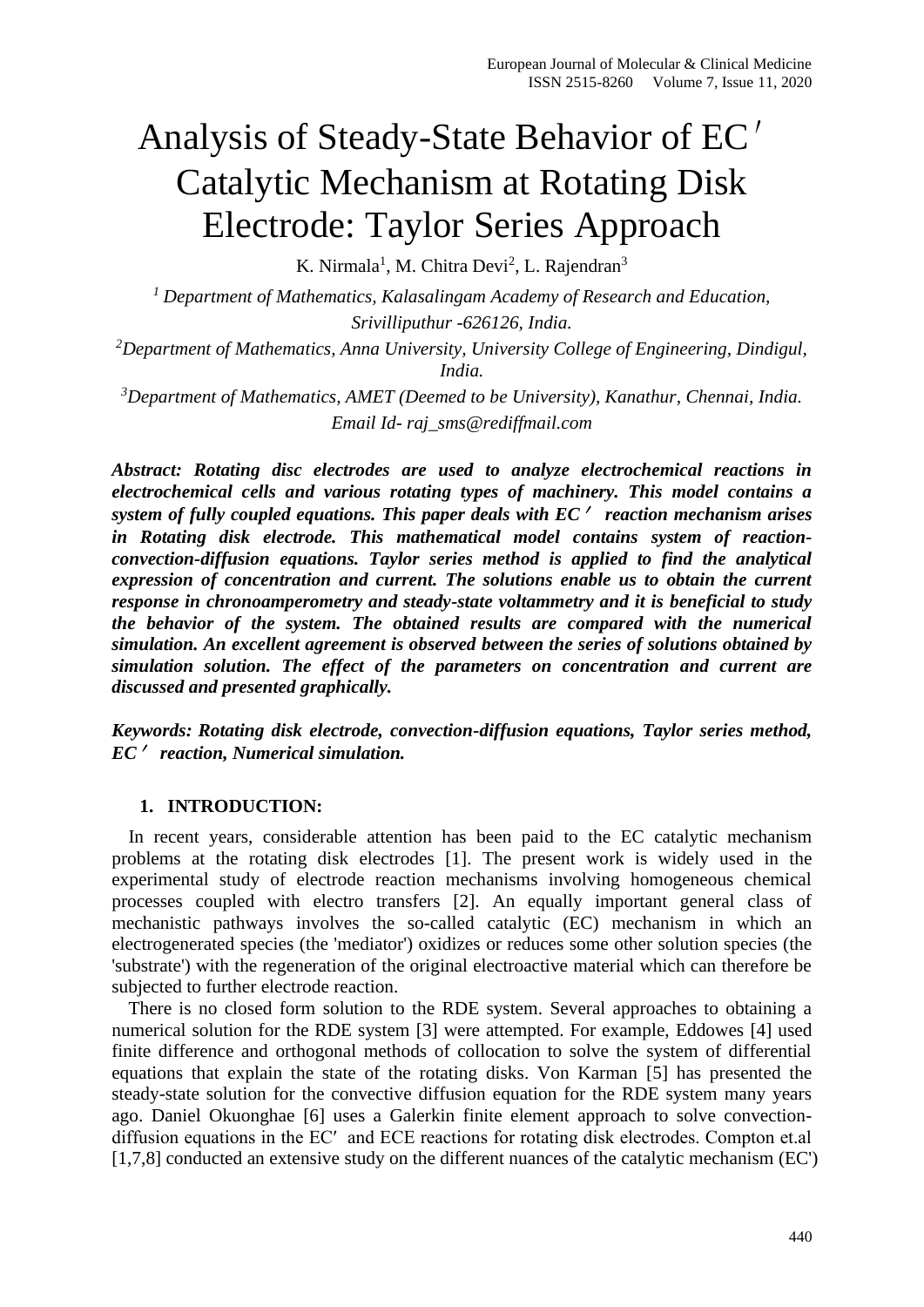at a rotating disk electrode. The basics of rotating disk electrodes are thoroughly outlined in [9].

Rotating disk electrode is a powerful electrochemical instrument capable of monitoring the transportation regime of electro-active species to the electrode [10]. Using Pade approximation, Chitra Devi et.al [11] outlines the steady state solution of rotational disk flow and heat transfer of power-law fluid over rotating disk electrode. In [12], it describes convection-diffusion equations in the EC-catalytic pseudo-first - order system at a rotating disk electrode.

In this present work we propose a simple and well-known method of the Taylor series to solve the equations of reaction-convection-diffusion that occur at a rotating disk electrode. For various values of parameters the estimated analytical expression for the concentration and current is obtained. The approach proposed is accurate and available

for the wider community of natural sciences.

The work done in the next sections is summarized as follows. The mathematical formulation of the problem is defined in Section 2, following that the approximate analytical expression is given in Section 3 for the concentrations and the current. In the continued section 4 numerical simulations is provided which is used to check the accuracy of the approximate solution obtained using Taylor series process, complete discussion of the analytical and numerical results is given in section 5, finally in section 6 we draw some concluding remarks.

#### **2. Mathematical formulation of the problem**

The EC′ mechanism can be described as follows:

$$
A \pm e^{-} \Leftrightarrow B
$$
  
\n
$$
B + S \to A + Y
$$
 (1)  
\n(2)

Where *S* and *Y* represent the electro inactive species and *k* is the rate of the reaction. The first step is simply a reversible E reaction. The second step represents the species *B* and *S* (a substrate molecule) reacts to forms *A* (the catalytic cycle) and *Y* (product). This mechanism can be described by the following system of linear convection-diffusion equation [13]:

$$
-D_A \frac{d^2 A}{dx^2} - Cx^2 \frac{dA}{dx} - k_s B = 0
$$
\n(3)

$$
-D_B \frac{d^2 B}{dx^2} - Cx^2 \frac{dB}{dx} + k_s B = 0
$$
\n(4)

The boundary conditions are

$$
A(x = 0) = 0, A(x = L) = A_{\infty}
$$
  
\n
$$
B(x = 0) = A_{\infty}, B(x = L) = 0
$$
\n(5)

where 
$$
C = 0.51023 v^{-\frac{1}{2}} \omega^{\frac{3}{2}}
$$

Using the following the dimensionless variables<sup>[14]</sup>,

$$
a = \frac{A}{A_{\infty}}; b = \frac{B}{A_{\infty}}, \xi = \left(\frac{C}{D_A}\right)^{\frac{1}{3}} x, l = \left(\frac{C}{D_A}\right)^{\frac{1}{3}} L, k = \frac{k_s}{D_A} \left(\frac{C}{D_A}\right)^{\frac{-2}{3}}, \mu = \frac{D_A}{D_B}
$$
(7)

the Eqns. (3) and (4) reduces to the following dimensionless form [14]:

$$
\frac{d^2a}{d\xi^2} + \xi^2 \frac{da}{d\xi} + kb = 0
$$
\n(8)

$$
\frac{d^2b}{d\xi^2} + \mu\xi^2 \frac{db}{d\xi} - k\mu b = 0
$$
 (9)

The dimensionless boundary conditions are,

$$
a(\xi = 0) = 0, a(\xi = l) = 1 \tag{10}
$$

$$
b(\xi = 0) = 1, b(\xi = l) = 0 \tag{11}
$$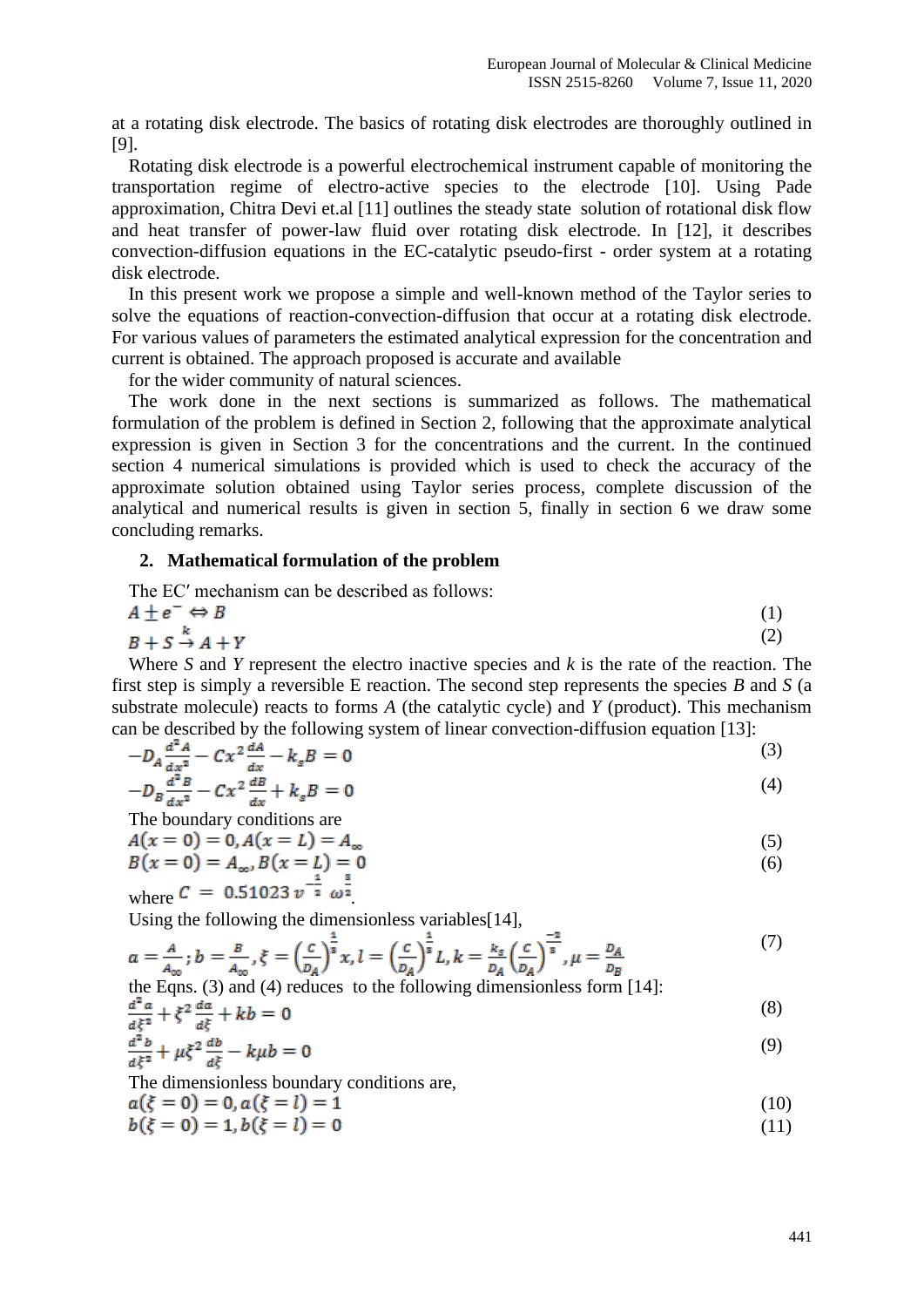The electrode surface is on  $\xi = 0$  and the boundary conditions are  $b(0) = 1$  and  $b(l) = 0$ having an interpretation as that obtained for the *E* reaction. The dimensionless current in this case is

$$
I_{EC'} = J = -\frac{db}{d\xi}\Big|_{\xi=0} \tag{12}
$$

## **3. Approximate analytical solution of the Eq. (8-11) using Taylor series method**

By solving the Eqns. (8) and (9) using Taylor series method (see Appendix A), the concentration of species  $a(\xi)$  and  $b(\xi)$  can be obtained as follows:

$$
a(\xi) = m\xi - \frac{k\xi^2}{2} - \frac{k n\xi^3}{6} - \frac{(2m + k^2\mu)\xi^4}{24} + \frac{(6 - k\mu n)k\xi^5}{120} + \frac{(12n + (2n - \mu^2 k^2))k\xi^6}{720}
$$
(13)

$$
b(\xi) = 1 + n\xi + \frac{\mu k \xi^2}{2} + \frac{\mu k n \xi^3}{6} - \frac{\left(2n - \mu^2 k^2\right) \mu \xi^4}{24} - \frac{\left(6\mu^2 - \mu^2 k n\right) k \xi^5}{120} - \frac{\left(14\mu^2 n - \mu^3 k^2\right) k \xi^6}{720} \tag{14}
$$

where,

$$
m = -\frac{30l^4k^2\mu + 360kl^2 + 120knl^8 - 121^6kn - 2l^6\mu kn - 36l^5k + 6l^5k^2\mu n + l^6\mu^2k^8 + 720}{60l(l^8 - 12)}
$$
(15)

$$
n = -\frac{1}{2} \frac{720 + \mu k l (30 \mu k l^3 + 360 l + \mu^2 k^2 l^5 - 36 \mu l^4)}{(60 \mu k l^2 - 30 l^3 \mu + 3 l^4 \mu^2 k^2 - 7 l^5 \mu^2 k) l + 360 l} \tag{16}
$$

The unknown constant "*m and n*" are obtained using the boundary condition  $a(\xi = l) = 1$  $_{\text{and}} b(\xi = l) = 0$ 

When  $D_A = D_B$  or  $\mu = 1$ , from the above equations, it is observed that  $a(\xi) + b(\xi) = 1$ . The dimensionless current becomes

$$
I_{EC'} = J = -\frac{ab}{d\xi}\Big|_{\xi=0} = -n = \frac{1}{2} \frac{720 + \mu k l (30 \mu k l^3 + 360 l + \mu^2 k^2 l^5 - 36 \mu l^4)}{(60 \mu k l^2 - 30 l^3 \mu + 3 l^4 \mu^2 k^2 - 7 l^5 \mu^2 k) l + 360 l} \tag{17}
$$

### **4. Numerical simulation**

MATLAB routine bvp4c/ bvp5c is generated for finding the numerical solution of Eqs. (8-11). This Numerical programme is developed to verifying the accuracy of the approximate analytical solution obtained by Taylor series method. The comparison between numerical and analytical results which are obtained for reaction-convection-diffusion equations in the EC′ mechanism at a rotating disk electrode are shown via figures in the following section.

#### **5. Discussion**

The effect of the parameters k (reaction rate),  $\mu$  (ratio of diffusion coefficient) on the concentration of species  $a(\xi)$  and  $b(\xi)$  using Eqn. (13-14) is shown in Figures 1-4. From the Figures 1-2, it is inferred that concentration decreases slowly when reactant species  $a(\xi)$ moves to towards electrode surface for all values of parameters. Also due to mass transport of the electron transfer process, the concentration decreases linearly with l for all values of the other parameters. The concentration  $a(\xi)$  increases for the increasing value of the reaction rate rate parameter and for the ratio of the reaction rate, i.e. if species  $a(\xi)$  is directly proportional to diffusion coefficient  $\overline{D}_A$  and indirectly proportional to  $\overline{D}_B$ . All the above processes are in the reverse side for the concentration species  $b(\xi)$  (refer Fig. 3-4).

Figures 5 and 6 show the current curve for EC′ reaction for different values of the reaction rate constant and rotation rate  $(\omega)$ . From the figures, it is inferred that the peak current is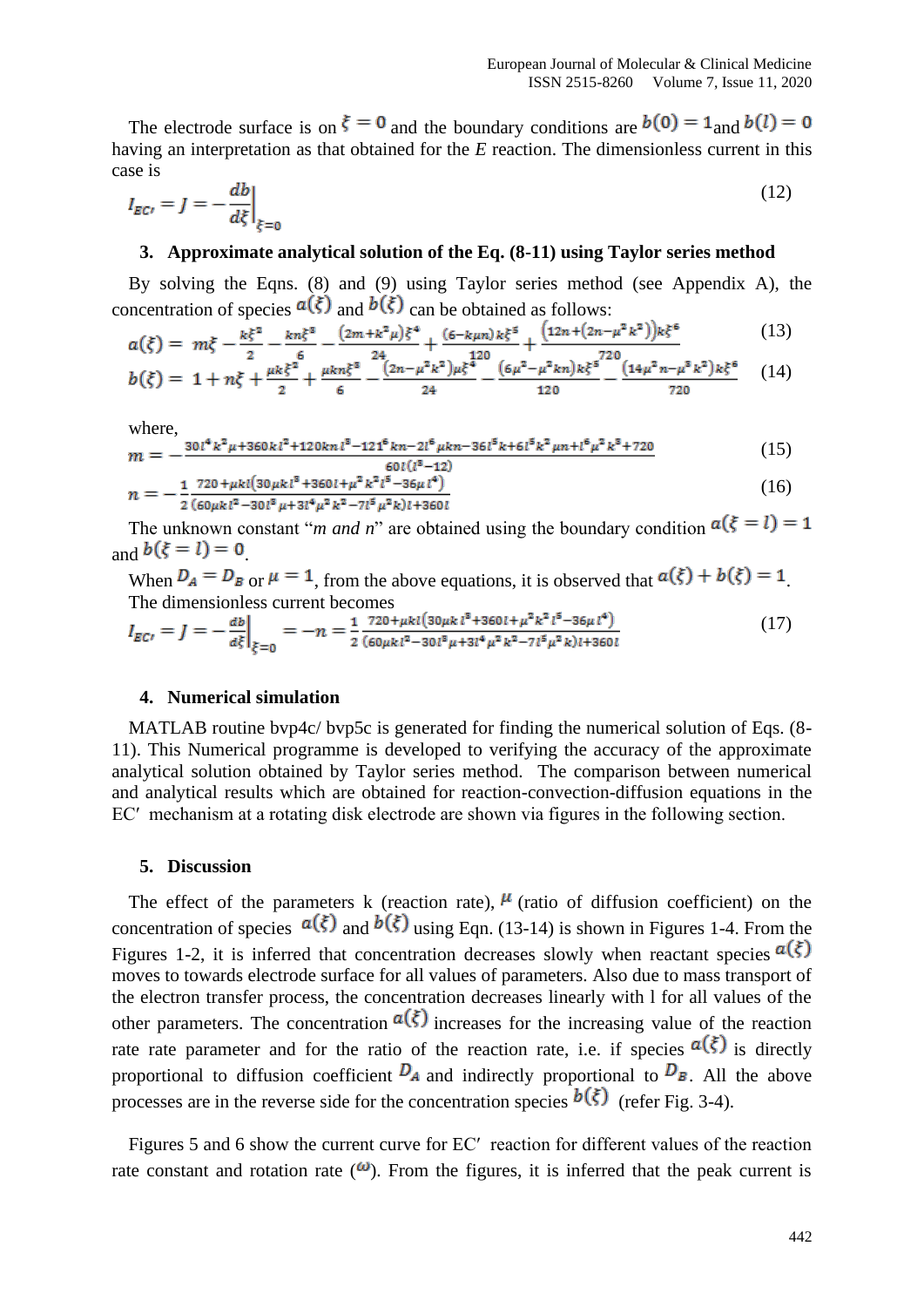significantly proportional to the reaction rate inversely proportional to rotation rate. The dependence of current on rotation rate is usually taken as proof that a process is controlled by convection and diffusion.



**Fig. 1.** Effect of the parameter k on concentration profile  $a(\xi)$  using Eqn. (13).



**Fig. 2.** Effect of the parameter  $\mu$  on concentration profile  $\alpha(\xi)$  using Eqn. (13).



**Fig.3.** Effect of the parameter k on concentration profile  $b(\xi)$  using Eqn. (14).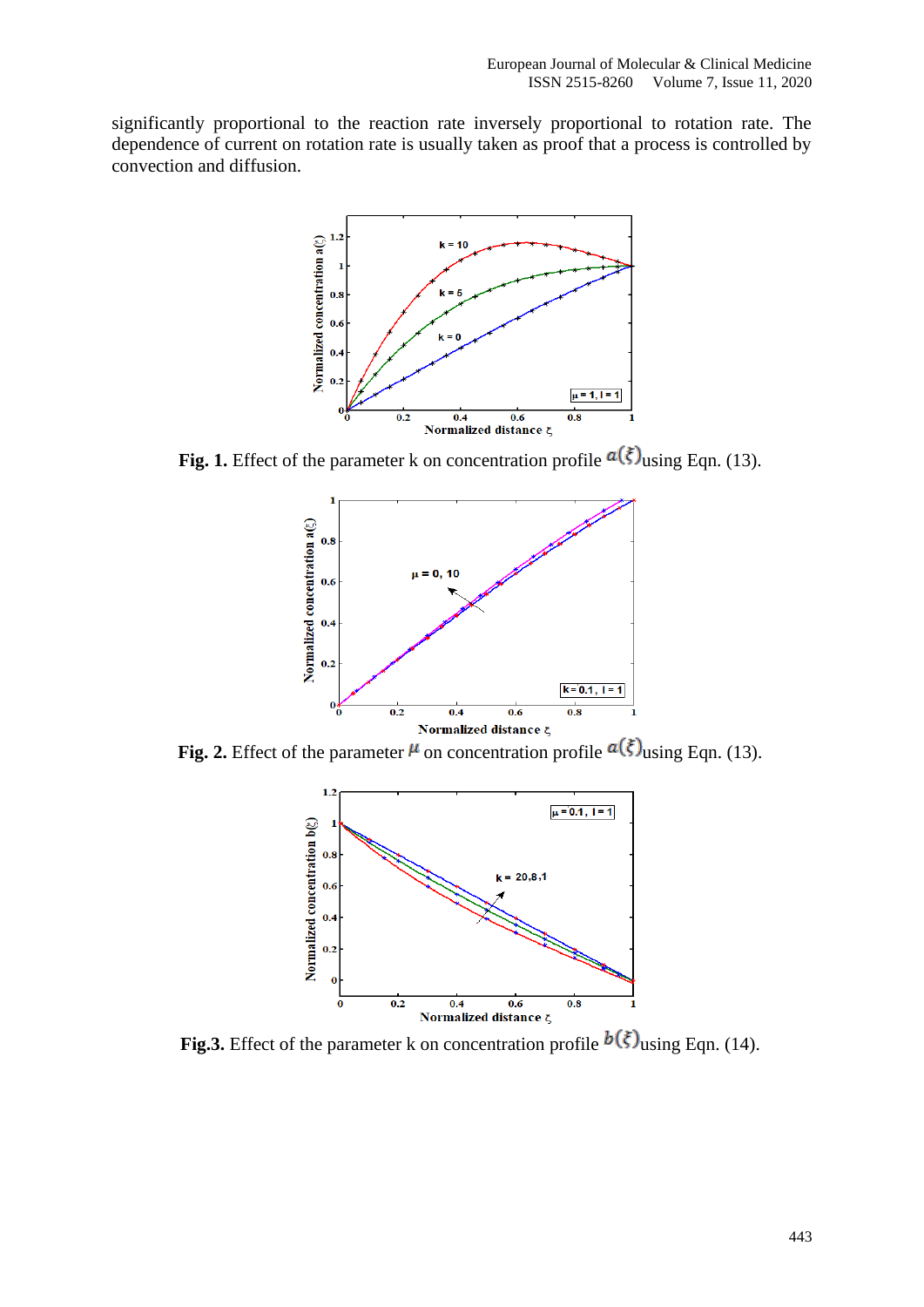

**Fig. 4.** Effect of the parameter  $\mu$  on concentration profile  $b(\xi)$  using Eqn. (14).



**Fig.** 5. Steady-state Current versus Potential for various values of rotation rate using Eqn. (17).



**Fig.** 6. Steady-state Current versus Potential for various values of reaction rate using Eqn. (17).

## **6. Conclusions**

A mathematical model describing the process of convection and diffusion of the pseudofirst-order EC-catalytic mechanism at the rotating disc electrode under steady-state is presented. Approximate analytical solutions of the steady-state system of convectiondiffusion equations are solved by using homotopy perturbation method. A simple, straight forward and a new method of estimating the radial, tangential, axial velocity components have been reported. The simple closed-form of expressions of concentrations of species and current are derived for EC′ and ECE reaction at the rotating disc electrode for steady-state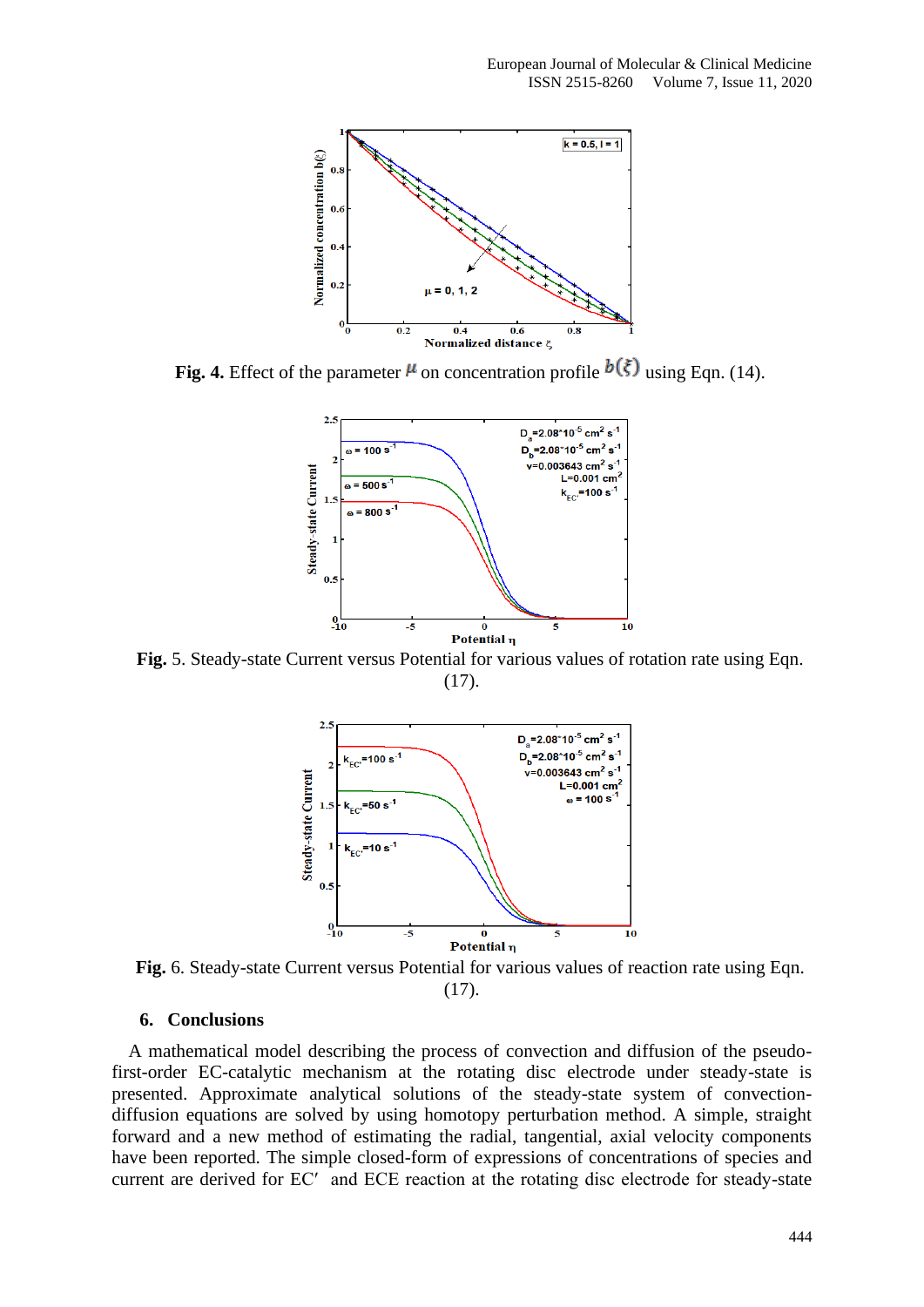conditions. The numerical and analytical results for some of the experimental value of the parameter are plotted. From the figures and tables, it is observed that analytical results are in good agreement with the simulation result. The analytical results obtained help to understand and predict the behavior of the system. This analytical result will be useful to know the behaviour of the reaction system.

# **Appendix A : Approximate analytical solution of the Eq. (8-11) using Taylor series method**

Consider the Maclaurin series (Taylor's series at  $\gamma = 0$ ) for dimensionless concentration of  $a(\xi)$ 

$$
a(\xi) = \sum_{p=0}^{q} \left( \frac{d^p a}{d\xi^p} \Big|_{\xi=0} \right) \frac{\xi^p}{p!} = \sum_{p=0}^{q} A_p \frac{\xi^p}{p!} \tag{A. 1}
$$

$$
b(\xi) = \sum_{p=0}^{q} \left( \frac{a^p b}{a \xi^p} \Big|_{\xi=0} \right) \frac{\xi^p}{p!} = \sum_{p=0}^{q} B_p \frac{\xi^p}{p!}
$$
 (A. 2)

From the boundary conditions (Eq. (10)), we get  $a(0) = 0$ . Let us consider,

where  $\frac{m}{m}$  is constant and by letting  $\frac{a_5 - b_5}{b_5 - b_6}$ ,  $\frac{a_5 - b_5}{c_5 - c_6}$  and from eq. (8 & 9) we can get the followings

$$
A_0 = 0, A_1 = m, A_2 = -k, A_3 = -kB_1, A_4 = -2m - kB_2, A_5 = (6 - B_3)k, A_6 = (12B_1 - kB_4)k, A_7 = 40m + (20B_2 - B_5)k.
$$
  
\nA.

$$
B_0 = 1, B_1 = n, B_2 = muk, B_3 = \mu kn, B_4 = -2\mu n + \mu^2 k^2, B_5 = -6\mu^2 k + \mu^2 k^2 n, B_6 = -14\mu^2 kn + \mu^3 k^3, B_7 = 40\mu^2 n - 26\mu^3 k^2 + \mu^3 k^3 n
$$
\nA.

Substituting the above values in eq.  $(18 \& 19)$  we get

$$
a(\xi) = m\xi - \frac{k\xi^2}{2} - \frac{k n\xi^3}{6} - \frac{(2m + k^2\mu)\xi^4}{24} + \frac{(6 - k\mu n)k\xi^5}{120} + \frac{(12n + (2n - \mu^2 k^2))k\xi^6}{524} = 1
$$
\n
$$
a(\xi) = \frac{k k \xi^2}{24} + \frac{k k \xi^3}{488} + \frac{(2n - \mu^2 k^2)\mu\xi^4}{648} + \frac{(6\mu^2 - \mu^2 k n)k\xi^5}{648} = 1
$$
\n
$$
a(\xi) = \frac{k k \xi^2}{248} + \frac{(4n - \mu^2 k^2)\mu\xi^4}{648} + \frac{(6\mu^2 - \mu^2 k n)k\xi^5}{6488} = 1
$$
\n
$$
a(\xi) = \frac{k \xi^2}{2488} + \frac{(4n - \mu^2 k^2)\mu\xi^4}{6488} = 1
$$
\n
$$
a(\xi) = \frac{k \xi^2}{2488} + \frac{(6n - \mu^2 k^2)\mu\xi^4}{6488} = 1
$$
\n
$$
a(\xi) = \frac{k \xi^2}{2488} + \frac{(6n - \mu^2 k^2)\mu\xi^4}{6488} = 1
$$
\n
$$
a(\xi) = \frac{k \xi^2}{2488} + \frac{(6n - \mu^2 k^2)\mu\xi^4}{64888} = 1
$$
\n
$$
a(\xi) = \frac{k \xi^2}{24888} + \frac{(6n - \mu^2 k^2)\mu\xi^4}{64888} = 1
$$
\n
$$
a(\xi) = \frac{k \xi^2}{24888} + \frac{(6n - \mu^2 k^2)\mu\xi^4}{64888} = 1
$$

$$
b(\xi) = 1 + n\xi + \frac{\mu k \xi^2}{2} + \frac{\mu k n \xi^8}{6} - \frac{(2n - \mu^2 k^2)\mu \xi^4}{24} - \frac{(6\mu^2 - \mu^2 k n)k \xi^8}{120} - \frac{(14\mu^2 n - \mu^8 k^2)k \xi^6}{720} = 0 \quad (A. 6)
$$

Using the boundary conditions  $a(\xi = l) = 1$ ,  $b(\xi = l) = 0$  we can find the unknown constant " $m$  and  $n$ ".

$$
a(l) = ml - \frac{kl^2}{2} - \frac{knl^3}{6} - \frac{(2m + k^2\mu)l^4}{24} + \frac{(6 - k\mu n)kl^5}{120} + \frac{(12n + (2n - \mu^2 k^2))kl^6}{720} \tag{A.7}
$$

$$
b(l) = 1 + nl + \frac{\mu k l^2}{2} + \frac{\mu k n l^3}{6} - \frac{24}{24} \left(\frac{2n - \mu^2 k^2}{24}\right) \frac{l^{20}}{120} - \frac{6\mu^2 - \mu^2 k n k l^5}{120} - \frac{(14\mu^2 n - \mu^3 k^2) k l^6}{720} \tag{A. 8}
$$

By solving the above equations we get,  
\n
$$
m = -\frac{30l^4k^2\mu + 360kl^2 + 120knl^3 - 121^6kn - 2l^6\mu kn - 36l^5k + 6l^5k^2\mu n + l^6\mu^2k^3 + 720}{60l(l^8 - 12)},
$$
\n(A. 9)

$$
n = -\frac{1}{2} \frac{720 + \mu k l (30 \mu k l^8 + 360 l + \mu^2 k^2 l^5 - 36 \mu l^4)}{(60 \mu k l^2 - 30 l^8 \mu + 3 l^4 \mu^2 k^2 - 7 l^5 \mu^2 k) l + 360 l^4} \tag{A.10}
$$

The current is

$$
I_{EC'} = J = -\frac{db}{d\xi}\Big|_{\xi=0} = -n = \frac{1}{2} \frac{720 + \mu k l (30 \mu k l^3 + 360 l + \mu^2 k^2 l^5 - 36 \mu l^4)}{(60 \mu k l^2 - 30 l^3 \mu + 3 l^4 \mu^2 k^2 - 7 l^5 \mu^2 k) l + 360 l} \tag{A.11}
$$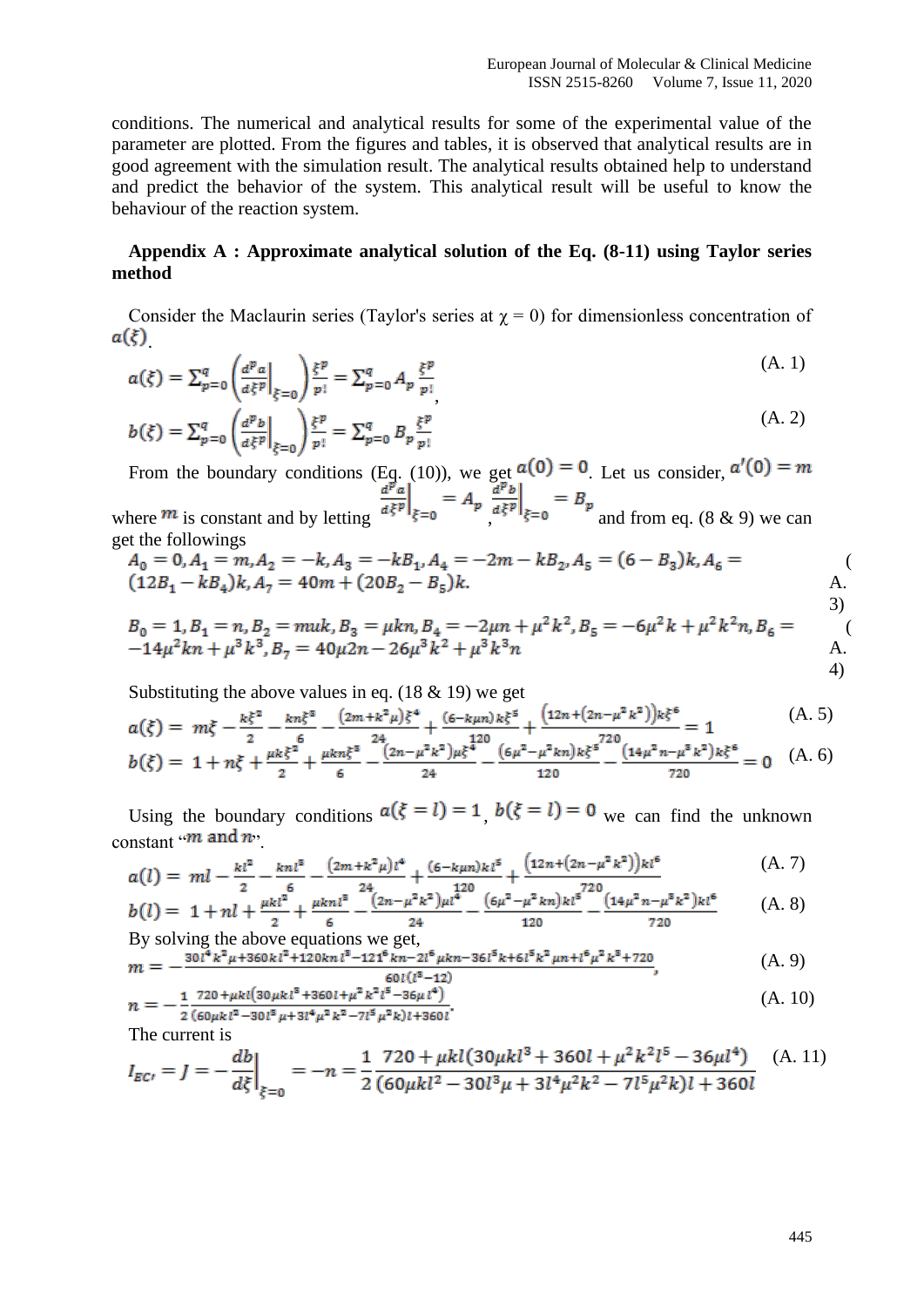| <b>Symbo</b>             | <b>Name</b>                                                          | Unit                  |
|--------------------------|----------------------------------------------------------------------|-----------------------|
| $\mathbf{ls}$            |                                                                      |                       |
| $\mathbf{A}, \mathbf{B}$ | Concentration of species A, $\overline{B}$                           | $mol$ $cm^{-3}$       |
| $A_{\infty}$             | Bulk concentration of species A                                      | $mol$ $cm^{-3}$       |
| $D_A, D_B$               | Diffusion coefficients of species A and B                            | $cm^2s^{-1}$          |
| ω                        | Rotation speed                                                       | $s^{-1}$              |
| $\boldsymbol{v}$         | Kinematic viscosity                                                  | $cm^2s^{-1}$          |
| C                        | Parameter                                                            | 1/(cm.s)              |
| μ                        | Ratio of diffusion coefficient                                       | none                  |
| $k_{s}$                  | The standard rate constant of the electrode reaction                 | $s^{-1}$              |
| L                        | Distance from the electrode surface where $A = A_{\infty}$           | cm                    |
| x                        | Distance normal to the electrode surface                             | cт                    |
| $k_{\rm EC}$             | <b>Reaction</b> rate                                                 | $s^{-1}$              |
| $I_{EClim}$              | The dimensionless current when $k=0$                                 |                       |
| $\psi_{EClim}$           | The limiting current                                                 | none                  |
| $I_{ECI}$                | Dimensionless current                                                | none                  |
| $\psi_{SVEG}$            | Dimensionless current for steady state voltamatery                   |                       |
| η                        | Potential                                                            | V                     |
| $\boldsymbol{R}$         | The universal gas constant                                           | $\sqrt{m^{-1}K^{-1}}$ |
| F                        | Faraday constant                                                     | $cm^{-1}$             |
| $\overline{T}$           | Temperature                                                          | K                     |
| n                        | Number of moles of electrons transferred in the balanced<br>equation | none                  |
| Е                        | Electrode potential                                                  | v                     |
| $E^0$                    | Standard potential of the electrode reaction                         | $\overline{V}$        |
| a, b                     | Dimensionless concentration of the species A and B respectively      | none                  |
| k                        | Dimensionless reaction rate                                          | none                  |
| ξ                        | Dimensionless distance from the electrode surface                    | none                  |
| l                        | Dimensionless distance from the electrode surface when<br>$a(\xi)=1$ | none                  |

# **Appendix B : Nomenclature and units**

## **Reference**

- [1] R.G. Compton, M.J. Day, M.E. Laing, R.J. Northing, J.I. Penman, A.M. Waller, Rotating-disc electrode voltammetry. the catalytic mechanism (EC′) and its nuances, J. Chem. Soc. Faraday Trans. 1 Phys. Chem. Condens. Phases. 84 (1988) 2013–2025. https://doi.org/10.1039/F19888402013.
- [2] S. Bruckenstein, B. Miller, Unraveling reactions with rotating electrodes, Acc. Chem. Res. 10 (1977) 54–61. https://doi.org/10.1021/ar50110a004.
- [3] S.W. Feldberg, Digital simulation: a general method for solving electrochemical diffusion-kinetic problems, Electroanal. Chem. 3 (1969) 199–296.
- [4] M. Eddowes, Numerical methods for the solution of the rotating disc electrode system, J. Electroanal. Chem. 159 (1983) 1–22. https://doi.org/10.1016/0368-1874(83)80511-5.
- [5] T. V. Kármán, Über laminare und turbulente Reibung, ZAMM J. Appl. Math. Mech. / Zeitschrift Für Angew. Math. Und Mech. 1 (1921) 233–252. https://doi.org/10.1002/zamm.19210010401.